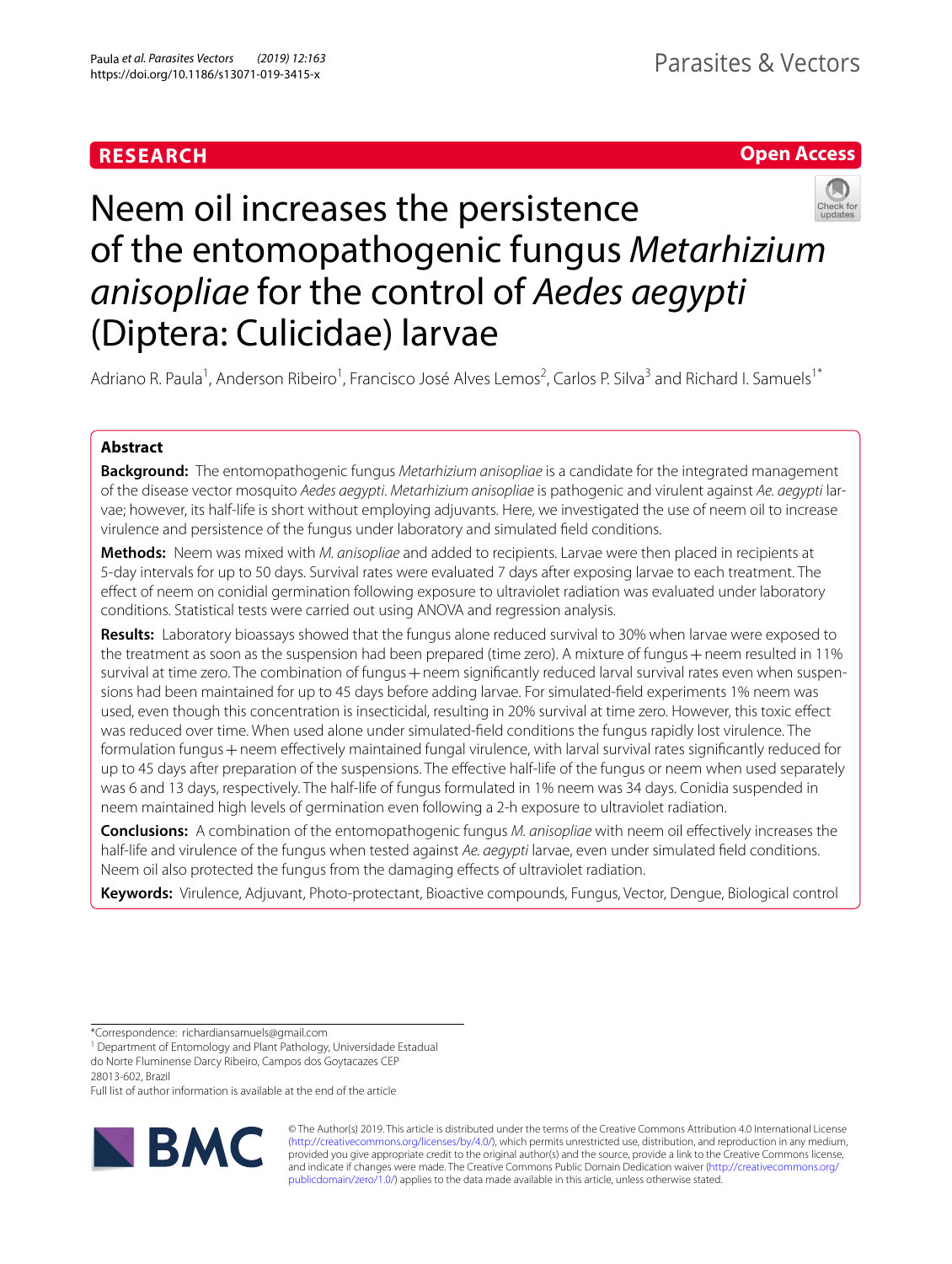# **Background**

Arboviruses vectored by the mosquito *Aedes aegypti*, namely dengue, Zika, chikungunya and urban yellow fever, are of growing concern, not only in tropical and semi-tropical regions of the world, but also in southern Europe where it is now a threat [\[1](#page-7-0)]. Dengue fever is one of the most serious viral diseases vectored by mosquitoes, principally *Ae. aegypti*, afecting 50–100 million people annually, with an estimated 500,000 people requiring hospitalization each year [[2\]](#page-7-1). Vaccines are available for dengue fever and yellow fever; however, the dengue vaccine has certain restrictions  $[3]$  $[3]$ . The 2018 yellow fever epidemic in Brazil [[4\]](#page-7-3) was probably vectored by mosquitoes of the genus *Haemagogus* and *Sabethes*, which are only found in forested areas, in what is termed the syl-vatic cycle [[5\]](#page-7-4). This epidemic resulted in the death of 338 people in 2018. Yellow fever epidemics will become even more serious if the virus enters the urban cycle, where it is normally vectored by *Ae. aegypti*.

Mass vaccinations are underway in Brazil, but to avoid arboviruses spreading rapidly in densely populated urban environments it is necessary to maintain the mosquito populations as low as possible. Conventional control programs are not proving to be efective against *Ae. aegypti*, therefore, alternative approaches are urgently needed.

Conventional control of *Ae. aegypti* normally involves the elimination of breeding sites and chemical insecticide application. One of the main problems associated with chemical control is the rapid development of insecticide resistance, which is particularly serious in Brazil where *Ae. aegypti* larvae have become resistant to the widely used organophosphate temephos [\[6\]](#page-7-5). Many populations of adult *Ae. aegypti* are also now resistant to the pyrethroids cypermethrin and deltamethrin [[7\]](#page-7-6).

Studies have confrmed the potential of the entomopathogenic fungus *Metarhizium anisopliae* as an alternative for the control of *Ae. aegypti* larvae, by exposing this insect to conidial suspensions in water containers [[8,](#page-7-7) [9](#page-7-8)]; however, the half-life of the conidia was found to be only ten days under laboratory conditions  $[8]$  $[8]$ . Therefore, it would be interesting to increase the persistence of the fungus using appropriate adjuvants. One possible candidate is neem oil.

The advantages of formulating fungi in oil have been well documented in the literature and one of the most important examples is the Lubilosa program (Lutte Biologique contre les Locustes et les Sauteriaux), in which oil formulated conidia were successfully used against the desert locust in Africa  $[10, 11]$  $[10, 11]$  $[10, 11]$  $[10, 11]$ . The oil formulation (50:50 Shellsol T:Ondina or 70:30 kerosene:peanut oil) facilitated infection of the locusts even at low humidity (35% RH), normally a limiting factor for fungal germination [\[10](#page-7-9)]. Formulating conidia in Shellsol T has also been shown to improve the efectiveness of both *M. anisopliae* and *Beauveria bassiana* against larvae of the malaria mosquitos *Anopheles stephensi* and *Anopheles gambiae* [[12\]](#page-7-11). In that case, the oil aided the dispersal of conidia over the water surface, increasing the chances of the conidia adhering to the larval integument when the mosquitoes came to the surface to breath.

We have recently shown that combining neem oil with *M. anisopliae* signifcantly increases the virulence of this fungus against *Ae. aegypti* larvae [\[9](#page-7-8)], even when this oil was used at low concentrations. Neem oil, when tested on its own, was toxic to *An. stephensi*, *Culex quinquefasciatus* and *Ae. aegypti* larvae [[13\]](#page-7-12). Formulations of entomopathogenic fungi with neem oil have been tested against *An. gambiae* larvae and adults, as well as adult *Cx. quinquefasciatus* [\[14](#page-7-13), [15](#page-7-14)], with higher mortalities observed when using a combination of fungus + neem than when the agents were tested separately.

Azadirachtin is the main biologically active component of neem oil and the quantity of azadirachtin in neem seeds has been directly correlated with insecticidal activity [\[16](#page-7-15)]. Azadirachtin blocks the synthesis and release of developmental hormones such as ecdysteroids, altering the molting process. It also acts as a growth regulator, inhibiting the defense system of the larval cuticle, facilitating the penetration of entomopathogens [\[17](#page-8-0)].

Many entomopathogenic fungi are compatible with a range of chemical and natural insecticides [\[18](#page-8-1), [19](#page-8-2)]. However, antagonistic interactions cannot be discounted without compatibility testing. In the case of neem oil, a study has shown that this compound can inhibit *B. bassiana* vegetative growth, decreasing conidial production and viability [[20\]](#page-8-3). Neem oil, when used at a concentration of less than  $1\%$  (v/v), caused no negative effects on the fungus *Metarhizium acridum* and the combination of neem oil with this fungus accelerated locust mortality, increasing the efficiency of this biological control agent [[21\]](#page-8-4). Gomes et al. [\[9](#page-7-8)] did not observe any deleterious efects on germination or growth of *M. anisopliae*, even when exposed to  $1\%$  (v/v) neem oil.

Here we demonstrate for the frst time that neem oil increases not only the virulence of the fungus *M. anisopliae* against *Ae. aegypti* larvae, but also the persistence of the fungus under laboratory and feld conditions. This is a significant finding when considering the problems of maintaining the viability of fungi against mosquito larvae, due to the short efective half-life of these organisms under feld conditions. One of the most serious problems involving the application of microbial biological control agents in the feld is damage caused by exposure to ultraviolet (UV) radiation. Here we also demonstrate for the frst time that neem oil acts as a UV protectant, maintaining fungal viability.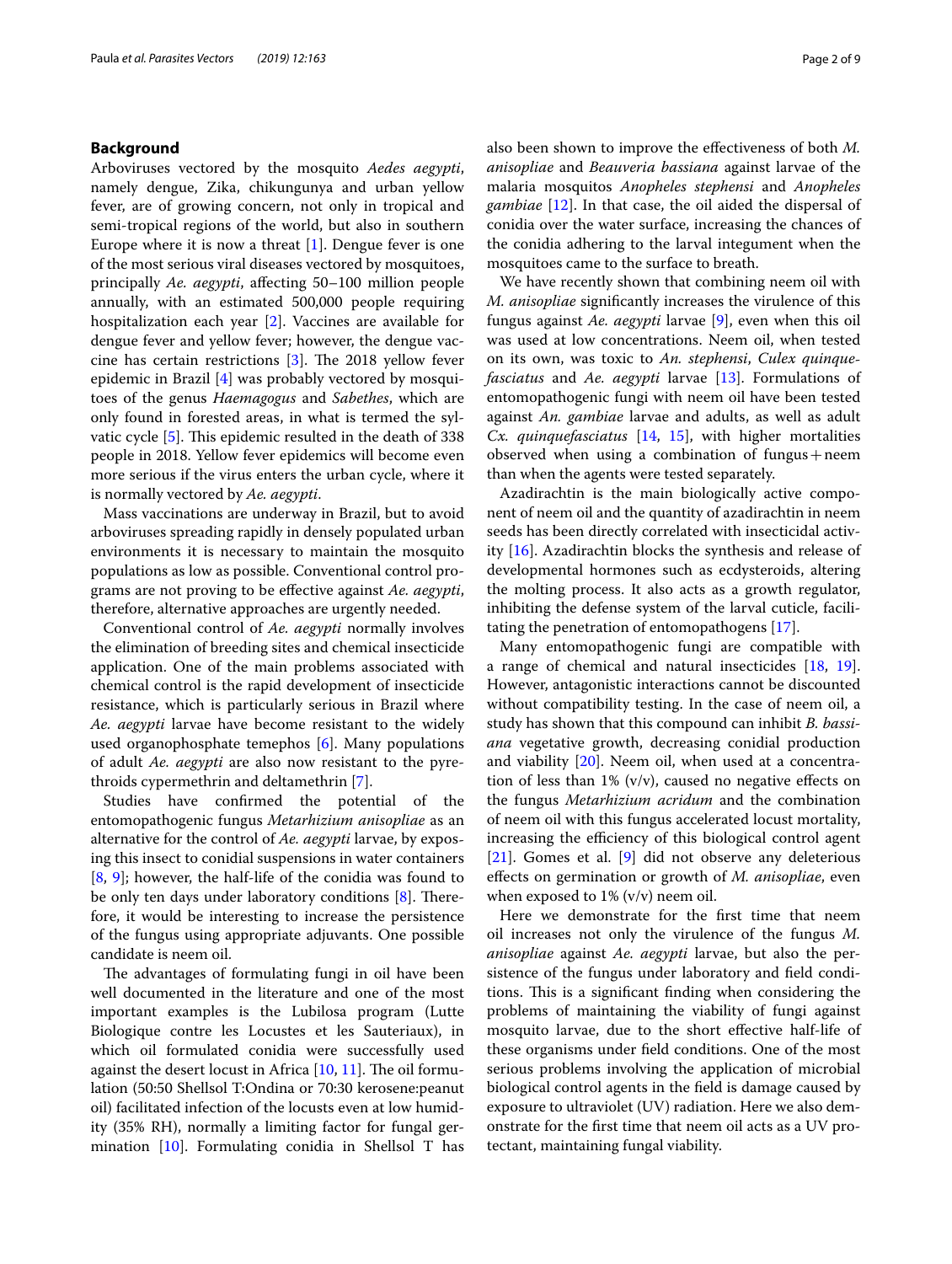# **Methods**

# **Maintenance of insect colonies**

*Aedes aegypti* larvae were obtained from feld-collected mosquito eggs. Eggs were collected using "ovitraps" deployed around the university campus (21°45′S, 41°17′W), placed in shaded areas. Ovitraps were retrieved on a weekly basis and the hardboard strips onto which the eggs had been laid were placed in trays flled with water to stimulate larval hatching. Only F1 larvae were used in experiments. Larvae were maintained in plastic trays (80 larvae per 100 ml) and fed on freshly ground and autoclaved commercial mouse food (Nuvilab, São Paulo, Brazil) (0.05 g per l). Only second- and thirdinstar larvae were used in the experiments.

# **Fungal isolate and preparation of suspensions**

The isolate of *M. anisopliae* used here was obtained from the collection at ESALQ (ESALQ818) in Piracicaba (São Paulo), which had been previously demonstrated to have high virulence against *Ae. aegypti* [\[8](#page-7-7), [9](#page-7-8)]. Fungi were cultured on Sabouraud Dextrose Agar (SDA: dextrose 10 g. peptone 2.5 g, yeast extract 2.5 g, agar 20 g, in  $11 H<sub>2</sub>O$ ) at 27 °C for 15 days before being used in experiments. Stock fungal suspensions were initially prepared in Tween 80 (0.05% v/v in sterile distilled water) and the conidial concentration was determined using a Neubauer hemocytometer. Final conidial concentrations were prepared by serial dilution in tap water.

# **Preparation of neem oil**

The commercially produced oil "Base Neem" from the company "Base Fertile Nim" (São Paulo, Brazil) with 0.12% (v/v) azadirachtin, the main insecticidal component, was used in the tests. The oil was diluted with tap water to the desired concentration.

# **Persistence test protocol under laboratory conditions**

The tests were performed under laboratory conditions at approximately 25 °C, 75% RH, 16:8 L:D photoperiod. For these tests, 4 treatments were used: fungus  $(1 \times 10^9)$ conidia  $ml^{-1}$ ) + neem (0.01% v/v), fungus alone, neem alone, and controls (water only). Three 100 ml plastic cups were flled with 50 ml of each treatment and for each time point (11 time points), with a total of 33 cups per treatment group. Freshly ground and autoclaved commercial mouse food was added to each cup at a concentration of 0.01 g per 50 ml.

Ten larvae (stage 2 or 3) were placed in each cup immediately after assembly (time zero) for each treatment. The survival of the larvae was monitored over 7 days by visual observation. This process was repeated every 5 days until the last time point on day 50. Therefore, it was possible to evaluate the persistence of the active components maintained for diferent time periods under laboratory conditions before the addition of *Aedes* larvae. Each test was carried out three times.

# **Persistence test protocol under simulated feld conditions**

Five hundred milliliters of each test suspension/solution [fungus  $(1 \times 10^9 \text{ conidia ml}^{-1}) + \text{neem}$   $(0.01\%; 0.1\%; 1\%)$ v/v), fungus only, neem only, and controls] was placed in 700 ml black rectangular plant pots (Additional fle [1](#page-7-16): Figure S1). The pots were placed inside a large cage  $(115 \times 60 \times 75$  cm) constructed with a wooden frame and covered in mosquito netting (Additional fle [1](#page-7-16): Figure S2) maintained on a covered veranda of the insectary at Universidade Estadual do Norte Fluinense (UENF). This was in order to prevent mosquitoes using the pots as oviposition sites. Freshly ground and autoclaved commercial mouse food was added to each pot at a concentration of 0.02 g per 500 ml.

The pots with the different suspensions/solutions were all prepared at the same time but the larvae were only exposed to the treatments at 5-day intervals. For example, at time zero, larvae were added to freshly prepared suspensions/solutions. On day 5, larvae were exposed to treatments which had been maintained under simulated feld conditions for 5 days. Subsequently, larvae were then added to the pots at 5-day intervals until the last time point on day 50. The survival of the larvae was monitored by visual observation for 7 days after addition to the pots. Each test was carried out three times.

# **Germination rates of conidia following exposure to UV**

These experiments were carried out under laboratory conditions with the aim of investigating the possibility that neem oil protects conidia from the deleterious effects of UV radiation. Conidia  $(1 \times 10^8 \text{ conidia ml}^{-1})$ were suspended in Tween 80 (TW 80) (0.05% v/v) and subsequently neem oil was added to a fnal concentration of 1% and 0.01% (v/v). Fungal suspensions were also prepared in TW 80 without neem. Three milliliters of each sample was placed in plastic Petri dishes (55 mm diameter) and exposed to a UV-B lamp (Osram; Ultra-Vitalux® 300 W), which at a distance of 70 cm was equivalent to a UV-B intensity of 1630 mW  $m^{-2}$ . Conidia were exposed to UV radiation for 0.5, 1, 2, 3, 4 and 5 h periods. Controls for each treatment were not exposed to UV light.

Conidial germination rates were evaluated by inoculating 15 μl of each suspension onto solid culture media (SDA) and incubating at 27 °C (12 h light: 12 h dark regime) for 12 h. At this time the number of conidia germinating was quantifed using an optical microscope (FWL 1000; Feldmann Wild Leitz, São Paulo, Brazil). Three fields of view were counted for each sample by the same researcher (AR). Conidia were considered as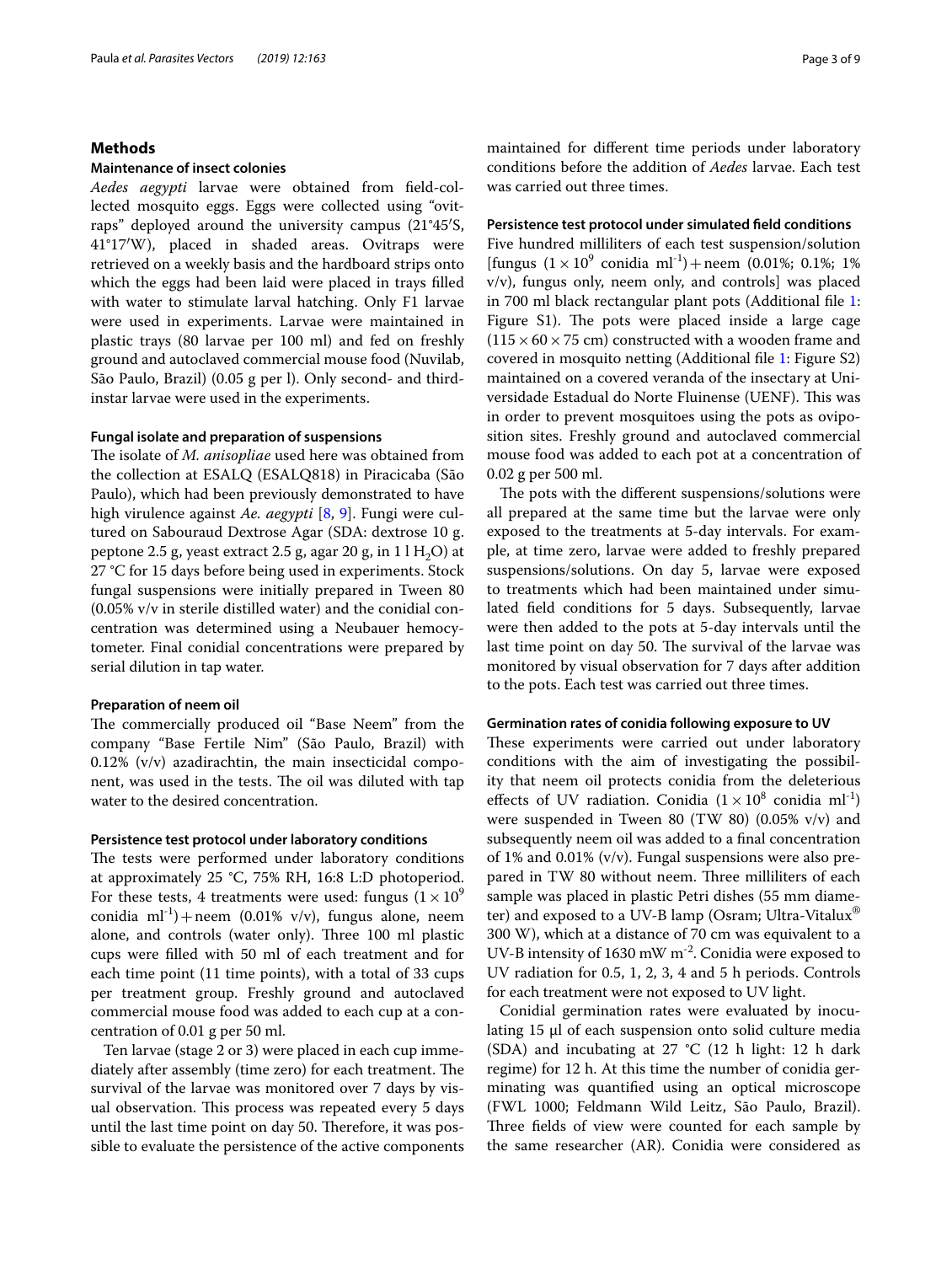germinated when the germ tube was of equal size or larger than the conidia itself. Each treatment was replicated three times.

# **Statistical analysis**

Mean survival rates were compared using one-way analysis of variance. When signifcant diferences were seen between treatments or between time points within the same treatment, the data was further analyzed by Duncan's post hoc test at the 5% level. The persistence/halflife of the diferent treatments was evaluated by using polynomial regression analysis, with the efective half-life given as the time (in days) that the treatments resulted in 50% larval survival/mortality. Diferences in mean germination rates following exposure to UV were compared using one-way analysis of variance. When signifcant differences were detected, Duncan's *post-hoc* test at the 5% level was used.

# **Results**

# **Fungal persistence under laboratory conditions**

Before testing fungal persistence in the feld, bioassays were carried out under laboratory conditions using 0.01% neem (v/v), fungus ( $1 \times 10^9$  conidia ml<sup>-1</sup>) and a combination of neem  $+$  fungus, with larvae exposed to the different treatments immediately following preparation (time zero) or following diferent time periods of up to 50 days. The results for these experiments are shown in Table [1](#page-3-0). In fact, only the treatment with fungus  $+$  neem lasted 50 days, whilst evaluations of the other treatments were stopped when the survival rates were no longer statistically different to the controls. The survival rate of *Ae*. *aegypti* larvae when exposed to the fungus alone was 30% at time zero (larvae immediately added to the recipients with freshly prepared fungal suspensions), whilst for neem alone the larval survival rate was 74% at time zero. However, exposure of larvae to the formulation fungus+neem resulted in 11% survival at time zero. Fungus  $+$  neem significantly reduced survival rates when compared to the other two treatments and to the controls  $(F_{(3,11)}=1446.2, P<0.01)$ . The survival rates for larvae exposed to the fungus alone were not signifcantly different  $(P > 0.01)$  to the controls following 10 days under laboratory conditions, showing the low half-life of the fungus when suspended in TW 80. The slight but signifcant reduction in survival seen at time zero for neem alone was transitory, with no signifcant reduction in survival by day 5 (81%) when compared to controls (83%).

The survival rates were then monitored for the formulation fungus  $+$  neem maintained in recipients for different periods of up to 50 days. The mixture of fungus + neem continued to signifcantly reduce larval survival rates when maintained in recipients for up to 45 days, with <span id="page-3-0"></span>**Table 1** Survival rates of *Aedes aegypti* larvae following exposure to diferent treatments under laboratory conditions

| Time (days) | Survival rate (%)        |                          |                          |                     |
|-------------|--------------------------|--------------------------|--------------------------|---------------------|
|             | $F + N$                  | F                        | N                        | Control             |
| 0           | $11 \pm 10^{Aa}$         | $30 \pm 8^{Ab}$          | $74 \pm 3$ <sup>Ac</sup> | $88\pm2^{Ad}$       |
| 5           | $13 \pm 9^{Ba}$          | $52 \pm 5^{Bb}$          | $81 \pm 3^{BC}$          | $83\pm2^\text{ABC}$ |
| 10          | $17 \pm 9$ <sup>Ca</sup> | $84 \pm 2$ <sup>Cb</sup> |                          | $81 \pm 2^{ABb}$    |
| 15          | $22 \pm 8$ <sup>Ca</sup> |                          |                          | $80\pm2^\text{ABb}$ |
| 20          | $27\pm9^{Da}$            |                          |                          | $78 \pm 2^{Bb}$     |
| 25          | $30 \pm 7^{Da}$          |                          |                          | $84 \pm 2^{ABb}$    |
| 30          | $33 \pm 8^{Ea}$          |                          |                          | $81 \pm 2^{ABb}$    |
| 35          | $40\pm8^{Fa}$            |                          |                          | $83\pm1^{ABb}$      |
| 40          | $48\pm7^{\rm Ga}$        |                          |                          | $78 \pm 3^{Bb}$     |
| 45          | $58\pm4^{\text{Ha}}$     |                          |                          | $77 \pm 2^{Bb}$     |
| 50          | $74 \pm 3^{1a}$          |                          |                          | $83 \pm 1^{ABa}$    |

*Notes*: The diferent suspensions/solutions were all prepared at the same time but the larvae were only added to the treatments at 5-day intervals. Time zero: larvae added to freshly prepared suspensions/solutions. Diferent capital letters show statistical diferences within each treatment over time (columns) at the 5% level using Duncan's post hoc test. Diferent lower case letters show statistical diferences between treatments for the same time point (lines) at the 5% level Abbreviations: F, *Metarhizium anisopliae* conidial suspension  $(1 \times 10^9)$  conidia ml<sup>-1</sup>): N, neem oil 0.01%

58% survival observed at this time  $(F_{(21,65)}=157.5,$ *P*<0.01). When larvae were exposed to this formulation following 50 days in recipients, the survival rate was 74%, which was not signifcantly diferent to the controls  $(P>0.01)$ . The half-life of this formulation under laboratory conditions was 42.8 days as calculated by regression analysis (Y = -0.02 $x^2$  - 0.062x + 85.3;  $R^2$  = 0.98).

### **Fungal persistence under feld conditions**

These tests were similar to those described above but with recipients maintained under feld conditions. Two preliminary experiments were carried out but both were stopped after 10 days. The first experiment was set up using the same concentration of neem as that used in laboratory experiments, 0.01% (v/v). However, none of the treatments were signifcantly diferent to the controls (*P*>0.01) following 10 days of maintaining the fungus or neem oil under feld conditions (Additional fle [1](#page-7-16): Table  $S1$ ). Initially (time zero), both fungus + neem and fungus alone reduced larval survival to 26 and 28%, respectively, signifcantly diferent to neem alone (70%) or the controls  $(F_{(3,11)} = 236.9, P < 0.01)$ , but larvicidal activity was rapidly lost. Therefore, the next set of experiments was carried out using 0.1% (v/v) neem.

However, a similar pattern was seen for the experiments using 0.1% neem, with larvicidal activity rapidly reduced after 10 days under feld conditions (Additional fle [1](#page-7-16): Table S2). Although the results at 10 days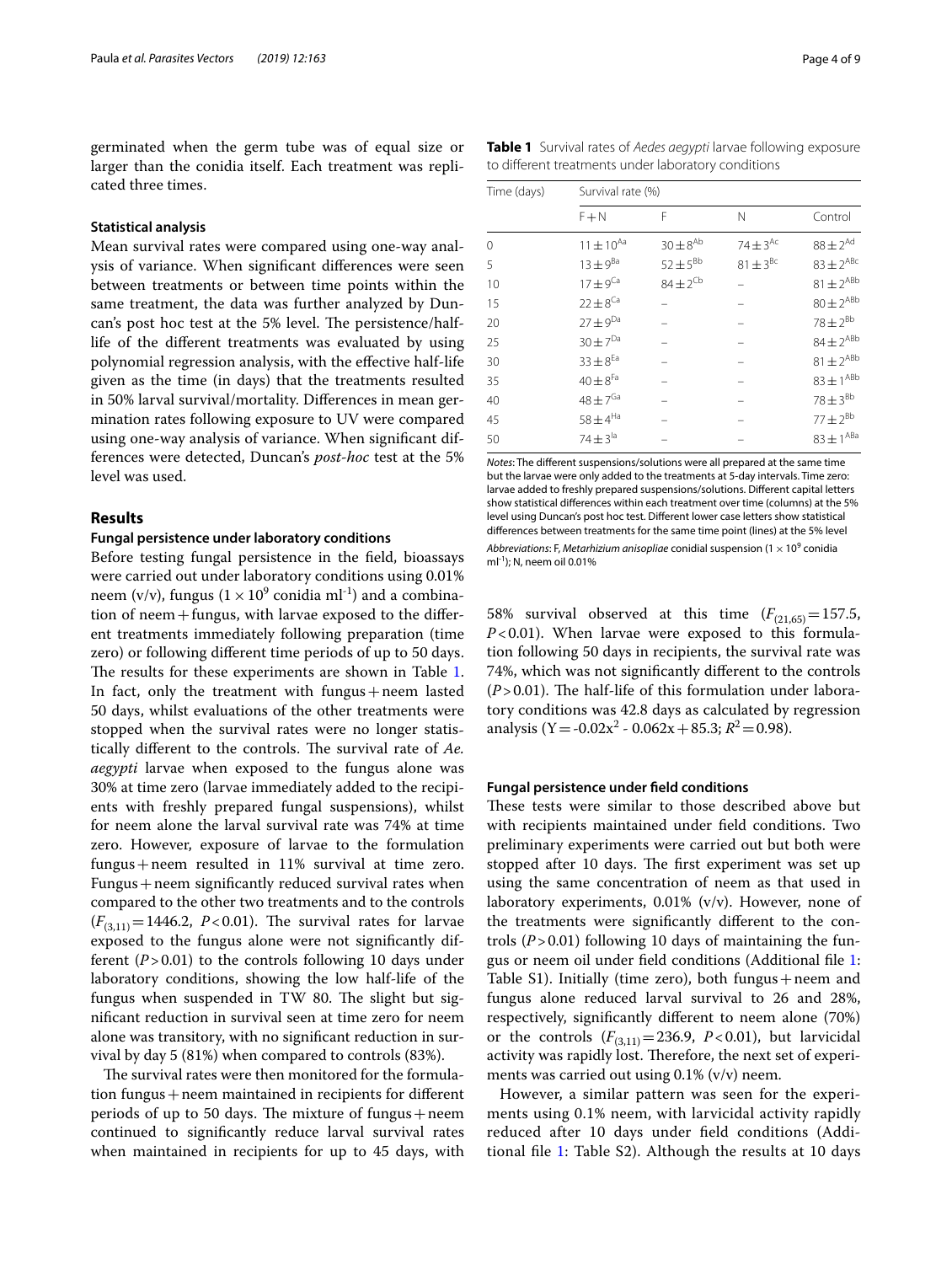for fungus  $+$  neem (71% survival) and fungus alone (72% survival) were statistically diferent to neem alone and to the controls  $(F_{(3,11)} = 441.0, P < 0.01)$ , the experiment was stopped due to the rapid decline in larvicidal activity.

The next set of field experiments were performed using 1%  $(v/v)$  neem (Fig. [1\)](#page-4-0). The results for the persistence of 1%  $(v/v)$  neem + fungus were very promising. This formulation was highly effective at reducing larval survival at time zero, with only 3% of the larvae remaining alive after exposure to  $1\%$  (v/v) neem + fungus seven days after exposing the larvae to this treatment. This result was significantly different to the two other treatments and the controls  $(F_{(3,11)}=478.4, P<0.01)$ . At time zero, the fungus alone signifcantly reduced larval survival (24% survival) when compared to the controls, as did neem alone (20% survival), with no signifcant diference between these two treatments (Fig. [1\)](#page-4-0).

The persistence of the formulations was evaluated for up to 50 days under simulated feld conditions. When comparing survival rates of all treatments with controls over time, the formulation fungus  $+$  neem maintained signifcant larvicidal activity until day 45 (72% survival), at which time the survival rates were statistically diferent to the other treatments and the controls  $(F_{(21.65)} = 556.6, P < 0.01)$ . Fifty days after maintaining this formulation under simulated feld conditions, and then adding larvae to the recipients, fungus  $+$  neem was

<span id="page-4-0"></span>

no longer efective at reducing survival rates and there was no signifcant diference between the treatments.

The fungus when tested alone under field conditions rapidly lost virulence, with no diference to the controls at 25 days, when survival rates were 83% (*P*>0.01). Neem alone caused signifcant reductions in survival (72%) until day 25 when compared to the controls.

Using regression analysis is was possible to estimate the efective half-life of these treatments; in other words, the amount of time the agents could be maintained in the feld before adding *Ae. aegypti* larvae and still result in a 50% reduction in survival. Figure [2](#page-5-0) shows the regression curves for all treatments. The  $R^2$  value for neem + fungus was 0.95 and the half-life was 34 days. The results showed that the half-life of the fungus alone or neem alone was only 6 and 13 days, respectively.

# **Germination rates of conidia following exposure to UV**

The results for the three treatments investigated here showed the signifcant protective characteristics of neem when considering the deleterious effects of UV radiation on conidial germination (Fig. [3](#page-5-1)). When conidial suspensions were exposed to UV without neem, the germination rate was rapidly reduced, with only 48% germination observed after exposing conidial suspension to UV-B radiation for 1 h. In the case of conidial suspensions formulated with neem oil, 1% (v/v) neem provided greater protection than 0.01% (v/v) neem. No signifcant reductions in germination rates were seen following a 2 h exposure of UV when conidia were suspended in 1% (v/v) neem oil  $(F_{(5,17)}=46.07, P<0.01)$ , with 80.3%  $(\pm 1.69%)$  germination observed. However, 3 to 5 h exposures caused signifcant reductions in germination when compared to shorter exposure times. Neem  $0.01\%$  (v/v) was a less efective protectant, with rapid and signifcant reductions in conidial germination when exposing conidia to UV-B for 1 h or more  $(F_{(5,17)}=9270.0, P<0.01)$ . All treatments showed low levels of germination following a 5-h exposure to UV. The mean germination rates of all three control treatments were not signifcantly diferent  $(P > 0.01)$  and approximately 80% of the conidia had germinated when quantifed 12 h after inoculating the suspensions in culture media. The complete data and statistical analysis for the germination experiments are shown in Additional fle [1:](#page-7-16) Table S3.

# **Discussion**

Current conventional mosquito larval control measures in domestic environments involves local government agents visiting residences and treating putative breeding sites, such as drains and water tanks with synthetic chemical larvicides or products containing *Bacillus thuringiensis* serotype *israelensis* (Bti). When Bti is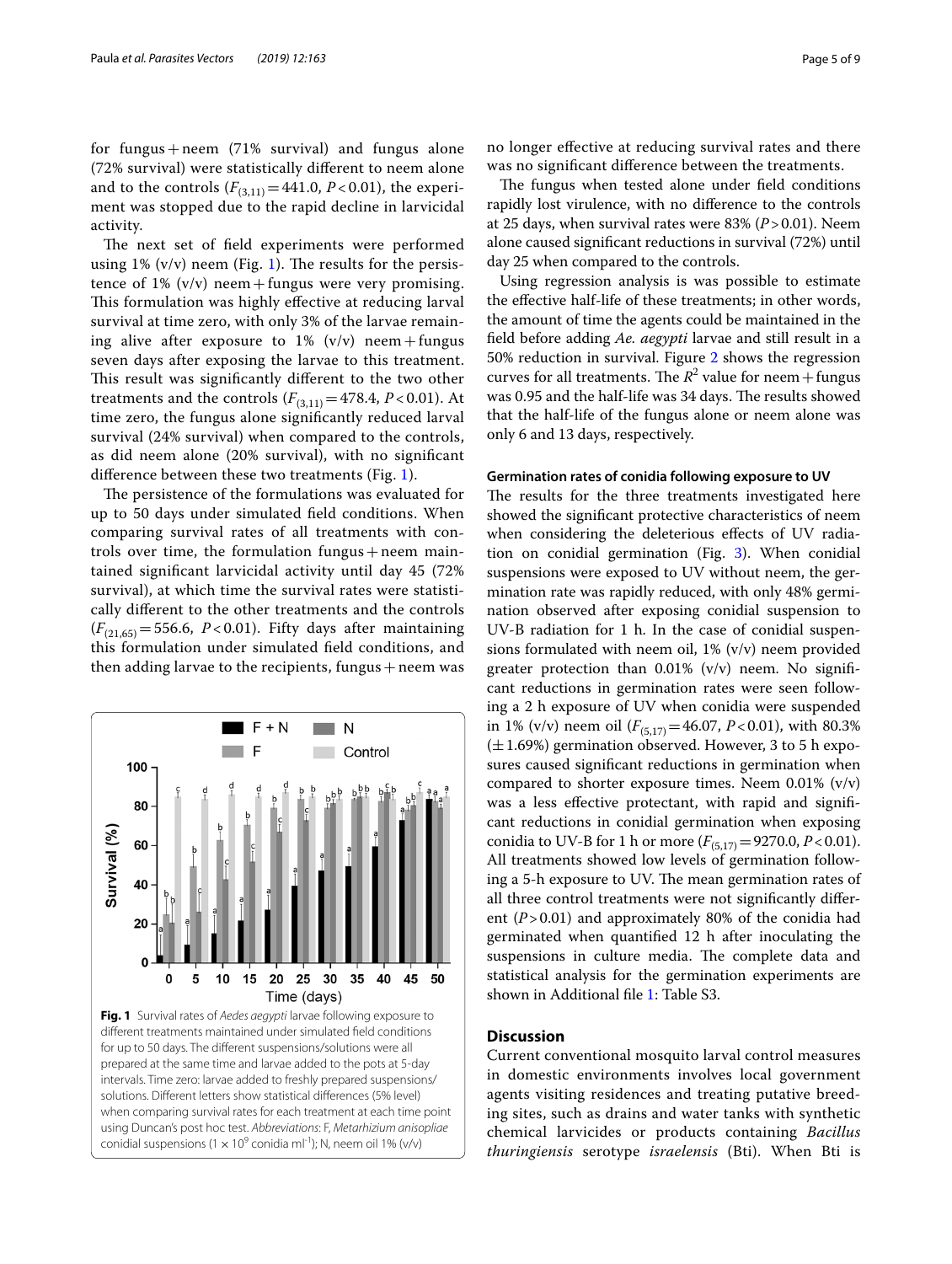

<span id="page-5-0"></span>calculate the effective half-life of the three treatments: fungus + neem oil  $(F + N)$ ; fungus alone  $(F)$ ; and neem oil alone  $(N)$ . The horizontal line at 50% survival, which bisects the regression curves, was used to estimate half-life. The precise half-life was calculated by regression analysis and the values for Y and  $R^2$  and shown (insert)



<span id="page-5-1"></span>applied in the feld in recipients exposed to sunlight, control is efficient for up to four weeks. However, when used in recipients not directly exposed to sunlight, the product is efective for up to 11 weeks [\[22](#page-8-5)].

One of the most serious drawbacks of deploying entomopathogenic fungi for pest and vector control is their short efective half-life under feld conditions. With the aim of increasing the persistence of these fungi, many studies have been carried out on diferent formulation technologies [\[23](#page-8-6)]. Amongst these, a range of oil-based formulations have been utilized as adjuvants of entomopathogenic fungi, the most well-known example being the mixture of dry *Metarhizium* conidia in mineral oil in a product known as Green Muscle®, used for the control of the desert locust [[11](#page-7-10)]. In this case, the oil-based formulation permitted the use of fungi under feld conditions with low humidity, the oil forming a microclimate suitable for increased fungal persistence on the insect integument and on plant surfaces. This formulation also increased the frequency of secondary infection of locusts that came into contact with surfaces on to which conidia had been sprayed [\[10\]](#page-7-9).

In our previous study of neem oil as an adjuvant for use with entomopathogenic fungi, very low concentrations of neem oil signifcantly increased the virulence of *M. anisopliae* against *Ae. aegypti* larvae [[9\]](#page-7-8), probably as a result of increasing stress and reducing immune responses due to low level intoxication. In the present study, neem oil has not only been confrmed to increase virulence but also to increase the persistence of the fungus under laboratory and feld conditions.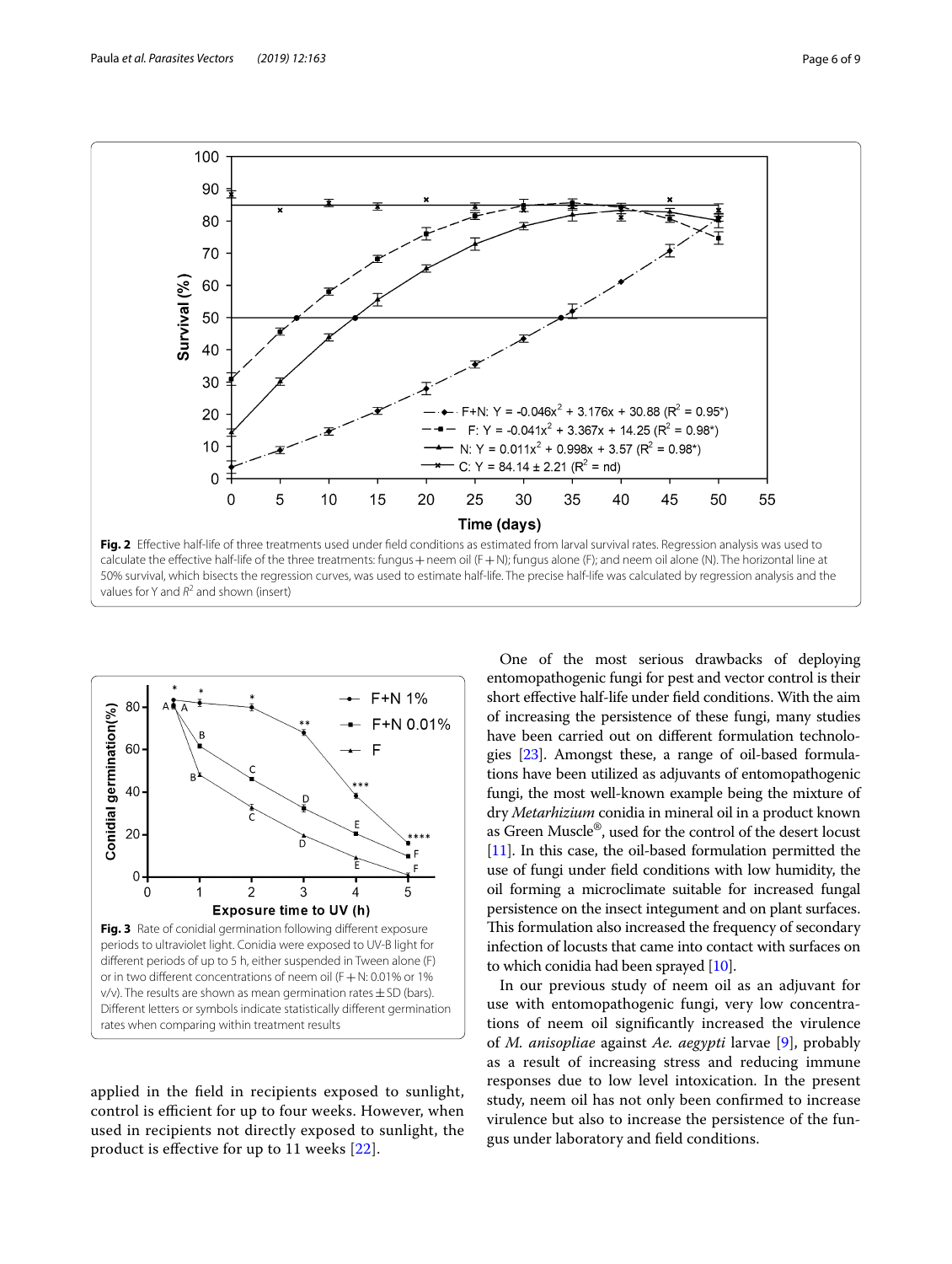Neem oil has insecticidal properties and is currently used for pest control in organic farming systems [\[24](#page-8-7)]. However, it is relatively expensive for deployment on a large scale. Neem oil is toxic to a range of mosquitoes [[13,](#page-7-12) [14](#page-7-13), [16](#page-7-15)]. For example, when *Ae. aegypti* larvae were exposed to neem oil, their development was afected, resulting in a signifcant reduction in adult emergence [[13,](#page-7-12) [25](#page-8-8)]. Feeding behavior and oviposition rates of the malaria vectors *An. stephensi* and *An. gambiae* were reduced following exposure to neem. Pupal formation and adult emergence were signifcantly reduced in the case of *An. stephensi* and *An. gambiae* larvae exposed to neem [[26,](#page-8-9) [27](#page-8-10)].

In the frst set of experiments here, under laboratory conditions, the concentration of neem that increased fungal persistence was not considered to be toxic to *Ae. aegypti* larvae. Neem when used at 0.01% (v/v) together with *M. anisopliae* enabled the fungus to signifcantly reduce larval survival rates for up to 45 days after the suspension had been prepared and maintained on the bench. The fungus when used alone rapidly lost virulence, with survival rates equal to that of the controls after only 10 days. The decline in virulence of *M. anisopliae* seen here was greater than that seen previously, when the halflife of the same fungus was estimated to be 10 days under similar conditions [[8\]](#page-7-7).

The persistence of the fungus when formulated with neem oil was tested under field conditions. The present feld experiments were performed using black plant pots, which are highly suitable as *Ae. aegypti* oviposition sites. The same type of plant pot is normally used as a so called "ovitrap" to collect eggs in the feld. Although in the present experiments, mosquito larvae were added to the pots to test the persistence of the formulations, future experiments will be carried out using ovitraps with fungus+neem in the feld as a possible control strategy against the egg stage and any larvae emerging from the eggs. However, we have yet to test if this formulation could be detected by females and act as a repellant to oviposition. Studies have shown that *Ae. aegypti* females are not repelled by the presence of *M. anisopliae* conidia on black cloths [\[28](#page-8-11)]; however, this does not preclude the possibility that females may avoid oviposition sites due to the presence of fungal propagules in the water. It is interesting to note that "beneficial symbiotic microbes" in the water can attract female *An. gambiae*, which oviposit higher numbers of eggs in the presence of bacteria than in sterile water [[29](#page-8-12)].

The initial results for field tests (Additional file  $1$ : Tables S1–S2) showed that the concentrations of neem required under these more rigorous conditions were higher than those required under laboratory conditions. The concentration of neem which significantly increased conidial half-life in the lab  $(0.01\% \text{ v/v})$ was ineffective in the field, as was  $0.1\%$  (v/v) neem. Tests were thus performed using 1% neem, although this concentration was toxic to *Ae. aegypti* larvae. Neem at  $1\%$  (v/v) has been previously shown to cause a 50% reduction in survival rates within two days [[9](#page-7-8)]. Daily survival rates were not evaluated here, but larval exposure to 1% (v/v) neem resulted in a 20% survival rate after a seven-day exposure to a recently prepared solution of neem oil, in other words, 80% mortality. Neem oil, when used at a 5%  $(v/v)$  concentration, killed 95% of *An. stephensi* larvae [\[16\]](#page-7-15). Although 1% (v/v) neem was toxic to *Ae. aegypti* larvae when used alone, the advantage of formulating *M. anisopliae* with this concentration of neem was a signifcant increase in the fungal half-life in the field. The half-life of the fungus alone was only six days, which would seriously impair its use under field conditions. The larvicidal activity of neem also fell rapidly under these conditions, with an estimated half-life of 13 days seen here. This was probably due to bio-degradation.

One of the most important abiotic factors negatively infuencing the persistence of entomopathogenic fungi in the feld is UV radiation. Both UV-A and UV-B radiation have been shown to reduce conidial germination rates [[30\]](#page-8-13). However, when considering the effects of UV radiation on fungi in an aquatic habitat, water can protect *M. anisopliae* conidia from UV-B [[31\]](#page-8-14). Successful control of the desert locust *Schistocerca gregaria* has been attributed to the use of *Metarhizium* in oil formulations that increased fungal persistence and eliminated the negative efects of low humidity [[32](#page-8-15)].

No studies to date have shown the possible protective properties of oil formulations in an aquatic habitat. However, a recent study has shown that formulating *B. bassiana* conidia in sesame or colza oil increases the fungal persistence when applied to leaf surfaces, protecting the conidia from the damaging efects of UV-B [[33](#page-8-16)].

In order to investigate the possible UV protectant properties of neem oil, we exposed conidial suspensions with and without neem to UV-B radiation. For the control treatments (no neem oil), exposure of conidia to UV rapidly reduced viability. However, conidial suspensions in 1% neem oil protected the conidia for up to two hours exposure to UV, with no signifcant reductions in germination when compared to controls. For sesame or colza oil, the protective capacity was approximately 70% following a fve-hour exposure to UV-B following feld trails [\[33](#page-8-16)].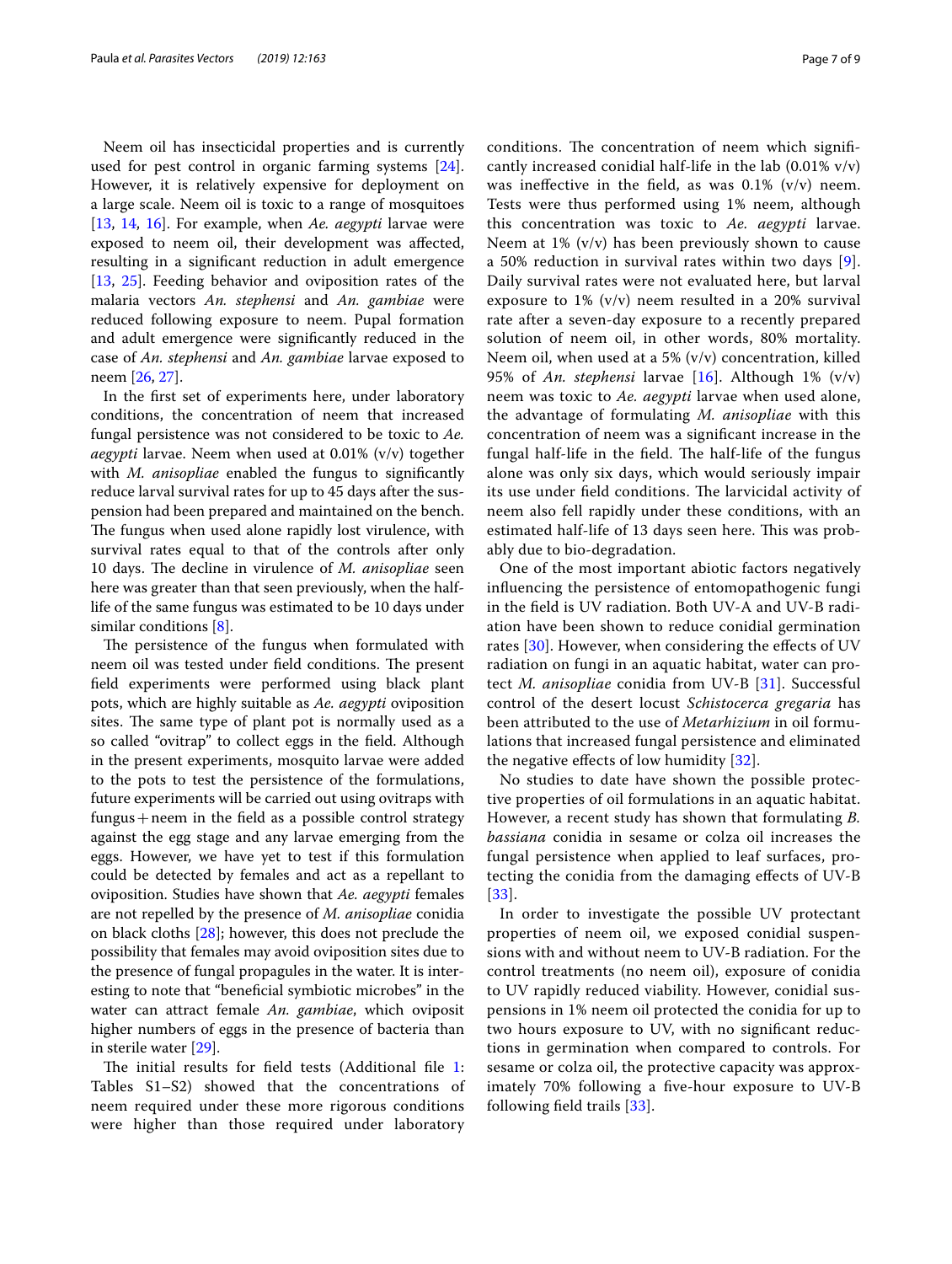# **Conclusions**

Neem was tested in the laboratory and under feld conditions as an adjuvant for the entomopathogenic fungus *M. anisopliae*. This work shows for the first time an important strategy for maintaining fungal virulence over extended time periods. One of the major drawbacks of using entomopathogenic fungi is their short half-life. However, the addition of neem to conidial suspensions not only increased virulence, but signifcantly increased the persistence of the fungus.

# **Additional fle**

<span id="page-7-16"></span>**[Additional fle 1: Figure S1.](https://doi.org/10.1186/s13071-019-3415-x)** Black rectangular plant pot used for feld testing the virulence and persistence of the fungal and neem oil treatments against *Ae. aegypti* larvae. **Figure S2.** Field testing the persistence of the conidia against *Ae. aegypti* larvae. Experiments on a covered veranda were carried out within netting cages to prevent mosquitoes using the plant pots as oviposition sites. **Table S1.** Survival rates of *Ae. aegypti* larvae following exposure to diferent treatments under simulated feld conditions. **Table S2.** Survival rates of *Ae. aegypti* larvae following exposure to diferent treatments under simulated feld conditions. **Table S3.** Germination rates (mean %±SD) of *Metarhizium anisopliae* conidia following exposure to UV-B when formulated in two concentration of neem oil or Tween.

#### **Abbreviations**

ANOVA: analysis of variance; RH: relative humidity; UV: ultra-violet radiation; TW 80: Tween 80; l:d: light:dark regime; v/v: volume/volume.

#### **Acknowledgements**

We thank CAPES for the post-doctoral fellowship awarded to ARP (81696868734), and FAPERJ for the TCT grant awarded to AR (E-26/201.359/2016). RIS and CPS are CNPq research fellows.

#### **Funding**

The research was supported by grants from FAPERJ (E-26/203.066/2016; E-26/201.336/2016), CNPq (431766/2016-9) and CAPES Finance Code 001.

# **Availability of data and materials**

Data supporting the conclusions of this article are included within the article and its additional fle. Raw data are available upon request from the corresponding author.

#### **Authors' contributions**

ARP and AR carried out the experiments and participated in the design of the study. ARP performed the statistical analysis and helped with experimental design. CPS and FJAL participated in the design of experiments and writing of the manuscript. RIS conceived the study, participated in its design, supervised the experiments and wrote the manuscript. All authors read and approved the final manuscript.

#### **Ethics approval and consent to participate**

Not applicable. No ethics approval was required for this study.

#### **Consent for publication**

Not applicable.

#### **Competing interests**

The authors declare that they have no competing interests.

# **Publisher's Note**

Springer Nature remains neutral with regard to jurisdictional claims in published maps and institutional afliations.

#### **Author details**

<sup>1</sup> Department of Entomology and Plant Pathology, Universidade Estadual do Norte Fluminense Darcy Ribeiro, Campos dos Goytacazes CEP 28013-602, Brazil. <sup>2</sup> Department of Biotechnology, Universidade Estadual do Norte Fluminense Darcy Ribeiro, Campos dos Goytacazes CEP 28013-602, Brazil.<br><sup>3</sup> Departamento de Bioquímica, Universidade Federal de Santa Catarina, Florianópolis 88040-900, Brazil.

Received: 14 November 2018 Accepted: 27 March 2019 Published online: 11 April 2019

#### **References**

- <span id="page-7-0"></span>1. Reiter P. Yellow fever and dengue: a threat to Europe? Euro Surveill. 2010;15:19509.
- <span id="page-7-1"></span>2. World Health Organization. Dengue and severe dengue. 2017. [http://](http://www.who.int/mediacentre/factsheets/fs117/en/) [www.who.int/mediacentre/factsheets/fs117/en/](http://www.who.int/mediacentre/factsheets/fs117/en/). Accessed 08 Nov 2017.
- <span id="page-7-2"></span>3. Ferguson NM, Rodriguez-Barraquer I, Dorigatti I, Mier-Y-Teranromero L, Laydon DJ, Cummings DAT. Benefts and risks of the Sanof-Pasteur dengue vaccine: modeling optimal deployment. Science. 2016;353:1033–6.
- <span id="page-7-3"></span>4. Ministério da Saúde do Brasil. Febre amarela: Ministério da Saúde atualiza casos no país. 2018. [http://portalms.saude.gov.br/noticias/agencia-saude](http://portalms.saude.gov.br/noticias/agencia-saude/42655-febre-amarela-ministerio-da-saude-atualiza-casos-no-pais) [/42655-febre-amarela-ministerio-da-saude-atualiza-casos-no-pais.](http://portalms.saude.gov.br/noticias/agencia-saude/42655-febre-amarela-ministerio-da-saude-atualiza-casos-no-pais) Accessed 18 Apr 2018.
- <span id="page-7-4"></span>5. Barrett ADT, Higgs S. Yellow fever: a disease that has yet to be conquered. Ann Rev Entomol. 2007;52:209–29.
- <span id="page-7-5"></span>6. Montella IR, Martins AJ, Viana-Medeiros PF, Lima JB, Braga IA, Valle D. Insecticide resistance mechanisms of Brazilian *Aedes aegypti* populations from 2001 to 2004. Am J Trop Med Hyg. 2007;77:467–77.
- <span id="page-7-6"></span>da-Cunha MP, Lima JB, Brogdon WG, Moya GE, Valle D. Monitoring of resistance to the pyrethroid cypermethrin in Brazilian *Aedes aegypti* (Diptera: Culicidae) populations collected between 2001 and 2003. Mem Inst Oswaldo Cruz. 2005;100:441–4.
- <span id="page-7-7"></span>8. Pereira CR, Paula AR, Gomes SA, Pedra PCO, Samuels RI. The potential of *Metarhizium anisopliae* and *Beauveria bassiana* isolates for the control of *Aedes aegypti* (Diptera: Culicidae) larvae. Biocontrol Sci Technol. 2009;19:881–6.
- <span id="page-7-8"></span>9. Gomes SA, Paula AR, Ribeiro A, Paula CO, Santos JÁ, Silva CP, Samuels RI. Neem oil increases the efficiency of the entomopathogenic fungus *Metarhizium anisopliae* for the control of *Aedes aegypti* (Diptera: Culicidae) larvae. Parasit Vectors. 2015;8:669.
- <span id="page-7-9"></span>10. Bateman RP, Carey M, Moore D, Prior C. The enhanced infectivity of *Metarhizium favoviride* in oil formulations to desert locusts at low humidities. Ann Appl Biol. 1993;122:145–52.
- <span id="page-7-10"></span>11. Bateman R, Jenkins N, Kooyman C, Moore D, Prior C. LUBILOSA: the development of an acridid-specifc mycoinsecticide. In: Lacey LA, editor. Microbial control of insect and mite pests, chapter 23. New York: Academic Press; 2017. p. 343–53.
- <span id="page-7-11"></span>12. Bukhari T, Takken W, Koenraadt CJM. Development of *Metarhizium anisopliae* and *Beauveria bassiana* formulations for control of malaria mosquito larvae. Parasit Vectors. 2011;4:23.
- <span id="page-7-12"></span>13. Dua VK, Pandey AC, Raghavendra K, Gupta A, Sharma T, Dash AP. Larvicidal activity of neem oil (*Azadirachta indica*) formulation against mosquitoes. Malar J. 2009;8:124.
- <span id="page-7-13"></span>14. Seye F, Ndiaye M, Faye O, Afoutou JM. Evaluation of entomopathogenic fungus *Metarhizium anisopliae* formulated with suneem (neem oil) against *Anopheles gambiae s.l.* and *Culex quinquefasciatus* adults. Malar Chemother Cont Elim. 2012;1:1–6.
- <span id="page-7-14"></span>15. Seye F, Ndione D, Touré M, Ndiaye M, Boukraa S, Bawin T, et al. Laboratory and semi-field environment tests for the control efficacy of *Metarhizium anisopliae* formulated with neem oil (suneem) against *Anopheles gambiae s.l.* adult emergence. Acad J Biotechnol. 2013;1:46–52.
- <span id="page-7-15"></span>16. Murugan K, Babu R, Jeyabalan D, Kumar NS, Sivaramakrishnan S. Antipupational effect of neem oil and neem seed kernel extract against mosquito larvae of *Anopheles stephensi* (Liston). J Entomol Res. 1996;20:137–9.